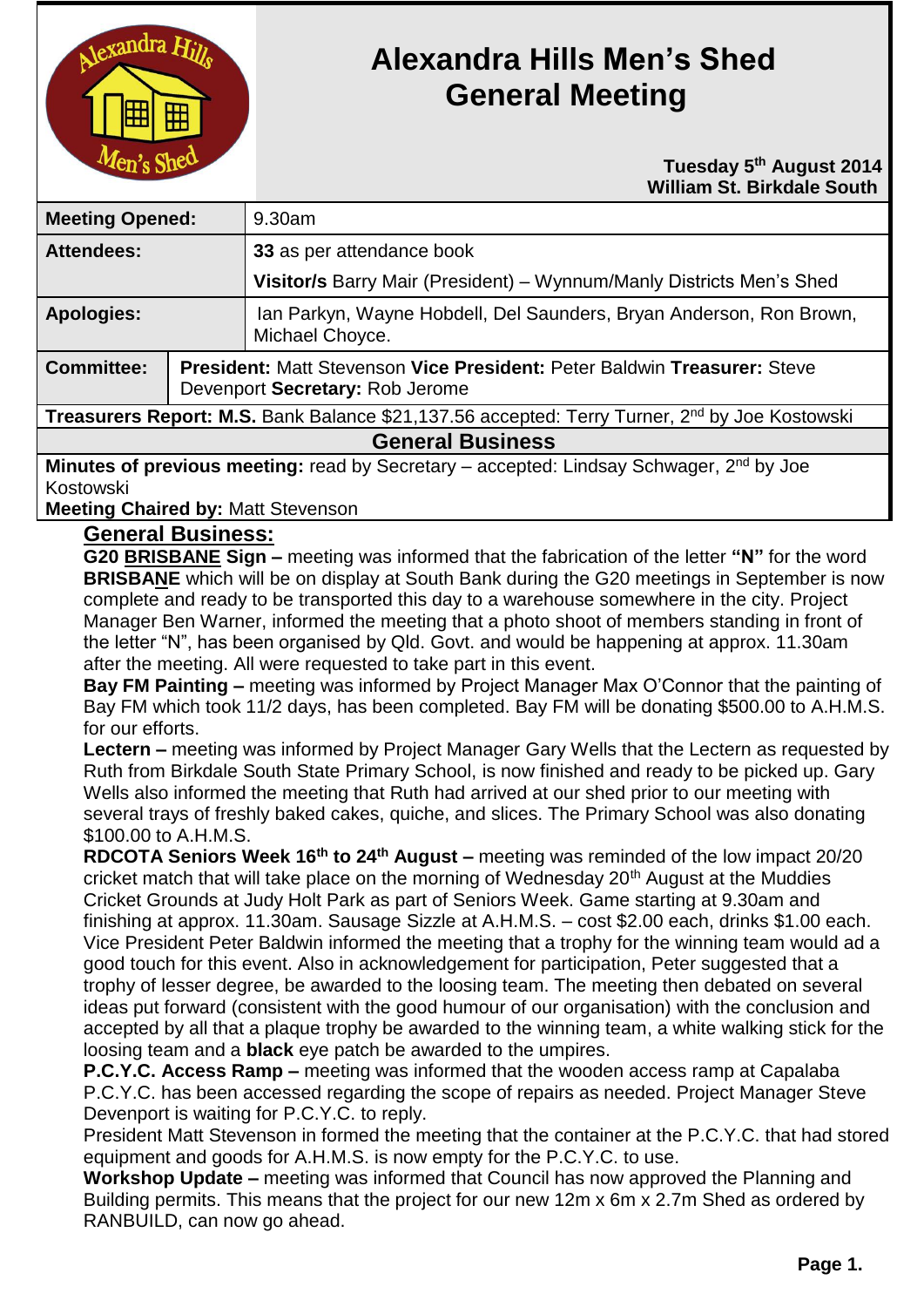#### **CONTINUED…………….General Business: Page 2.**

**Garden Bench –** The Secretary was requested to address the meeting as to the details pertaining to an email from Christine White requesting the fabrication of a timber Garden Bench in honour of her late parents. Details as follows: material – Hardwood, size – accommodate 2 persons, design – back with side arms. Bernie Maguire requested to be Project Manager for this. Contact details passed on to Bernie who informed the meeting that he would make contact with Christine later on this day.

### **New Business:**

**Bunnings Capalaba –** meeting was informed that President Matt Stevenson and Treasurer Steve Devenport attended an event at Bunnings Capalaba on Monday evening 4<sup>th</sup> August as recognition to the Not for Profit organisations that support Bunnings Capalaba. It was explained to the meeting that several organisations who were invited, did not attend this event, thereby jeopardising their inclusion in any further BBQ dates as awarded by Bunnings Capalaba. Sharon Neal "Bunnings Community Organiser" awarded A.H.M.S. with our next BBQ date being Sunday 7<sup>th</sup> September. The meeting was also made aware that Bunnings Capalaba may be bringing back the refrigerator for use at these BBQ's.

Meeting was also informed that President Matt Stevenson, members Lou Wolf and Gary Stone would be volunteering their time in cooking for the staff of Bunnings Capalaba this days evening. This is Bunnings traditional way of showing appreciation to their staff while they are performing stock take.

**Bay FM –** meeting was informed that members Bernie Maguire and Max O'Connor will be volunteering their time cooking up a sausage sizzle for Bay FM's open day Friday 8th August from 8.30am till 11.00am. Bay Fm are located at the corner of Cleveland Redland Bay Road and Island Outlook Parade Thornlands.

**Continuity of Committee –** President Matt Stevenson addressed the meeting explaining the meaning of a certain paragraph within the rules (Constitution) of Australian Men's Shed Association. This paragraph deals with the wording "Continuity of Members of the Committee". So as not to have complete disruption that would effect the smooth running of a Men's Shed after an AGM, a maximum of two (2) committee members can step down and be replaced during the proceedings of the AGM. Continuity of remaining Committee Members is assured for two (2) consecutive terms, each over a three (3) term basis. With this in place, the knowledge pertained with the running of the organisation is assured.

## **Open Forum**

**Brass Plaques –** members present were asked to debate on the wording and type of plaque that displays the fact that A.H.M.S. member/s have fabricated that item/s. Various suggestions were put forward with the consensus being that a simple brass plaque as has been placed on the Lectern, could suffice. However, Barry Mair (Wynnun/Manly Combined Men's Shed) informed the meeting that his organisation has a member who specialises in brass plaques and in scriptures. Matt Stevenson informed the meeting he would follow up with Barry on this.

**A.H.M.S. Memorial Plaque –** meeting was informed that the wooden Memorial Plaque as mounted on the A.H.M.S. wall has been coated with wood oil and would be unsuitable for lacquering. It was suggested that this plaque be used as a template for a new wooden plaque. **Presidents Speech –** Matt Stevenson addressed the meeting stating how proud he has been to be a part of this organisation with all it has accomplished within the first two (2) years of his term, and how he looks forward to being a part of this organisation which is highly respected within our local community. Matt also gave acknowledgement to the efforts of a majority of it's members who have unselfishly volunteered their time with the refurbishment of the shed to projects and BBQ's. He also made mention of the many friends he has gained.

Matt then informed the meeting that he as President and Rob Jerome as Secretary, will be continuing in their Committee roles and that the AGM will be focusing on recognising the now vacated committee positions of Treasurer and Vice President.

**Meeting Closed –** 10.30am

**A 30minute adjournment prior to commencement of AGM.**